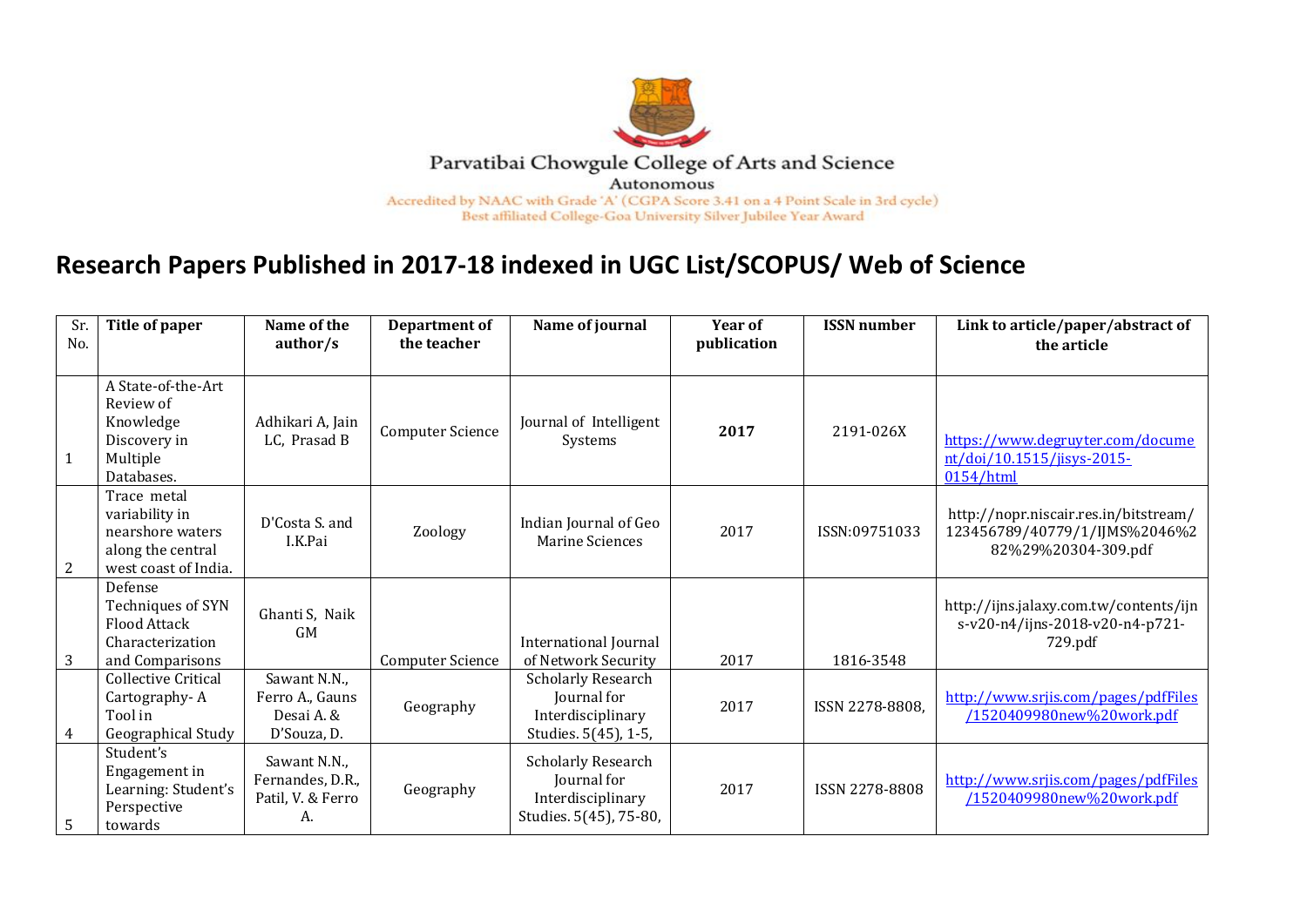|                | Assignment<br>Writing                                                                                                                                                                                                                       |                                                              |            |                                                                             |      |                      |                                                                                                 |
|----------------|---------------------------------------------------------------------------------------------------------------------------------------------------------------------------------------------------------------------------------------------|--------------------------------------------------------------|------------|-----------------------------------------------------------------------------|------|----------------------|-------------------------------------------------------------------------------------------------|
| 6              | Conflict, Resolution<br>and Recovery: The<br>Promising Role of<br>Resource<br>Management in<br>Northern Province<br>(Sri Lanka)                                                                                                             | Sawant N.N. &<br>Pillai R.S.                                 | Geography  | The Goa Geographer.<br>14(1)                                                | 2017 | ISSN: 0976-<br>786X. | https://www.researchgate.net/public<br>ation/350855283                                          |
| $\overline{7}$ | International<br>Migration, Goan<br>Diaspora and the<br>caste Dynamics in<br>Assolna, Velim and<br>Cuncolim (Goa                                                                                                                            | Moraes SS                                                    | Sociology  | International Journal<br>of research in Social<br>Sciences                  | 2017 | ISSN: 2249-2496      | https://www.indianjournals.com/ijor.<br>aspx?target=ijor:ijrss&volume=7&iss<br>ue=8&article=044 |
| 8              | Mahabaleshwar<br>Sailaanchi<br>Saraswati Sanmaan<br>Praapt Konkani<br>Kaadambari<br>Haavthan: Sammaj,<br>Samaajman Anni<br>Mithake                                                                                                          | Chopdekar H.C.                                               | Konkani    | National Journal of<br>Literary Research                                    | 2017 | ISSN: 2240-2490      | NA                                                                                              |
| 9              | The spiny theridiid<br>genus Meotipa<br>Simon, 1895 in<br>India, with<br>description of a<br>strange new species<br>with translucent<br>abdomen and a<br>phylogenetic<br>analysis about the<br>genus placement<br>(Araneae,<br>Theridiidae) | Kulkarni, S.,<br>Vartak, A.,<br>Deshpande, V.,<br>Halali, D. | Zoology    | Zootaxa                                                                     | 2017 | 11755326             | https://www.biotaxa.org/Zootaxa/articl<br>e/view/zootaxa.4291.3.4                               |
| 10             | Bayesian S and S2<br>control charts for<br>process variation                                                                                                                                                                                | Bhat, S.V.,<br>Gokhale, K.D.                                 | Statistics | International Journal<br>of Agricultural and<br><b>Statistical Sciences</b> | 2017 | 9731903              |                                                                                                 |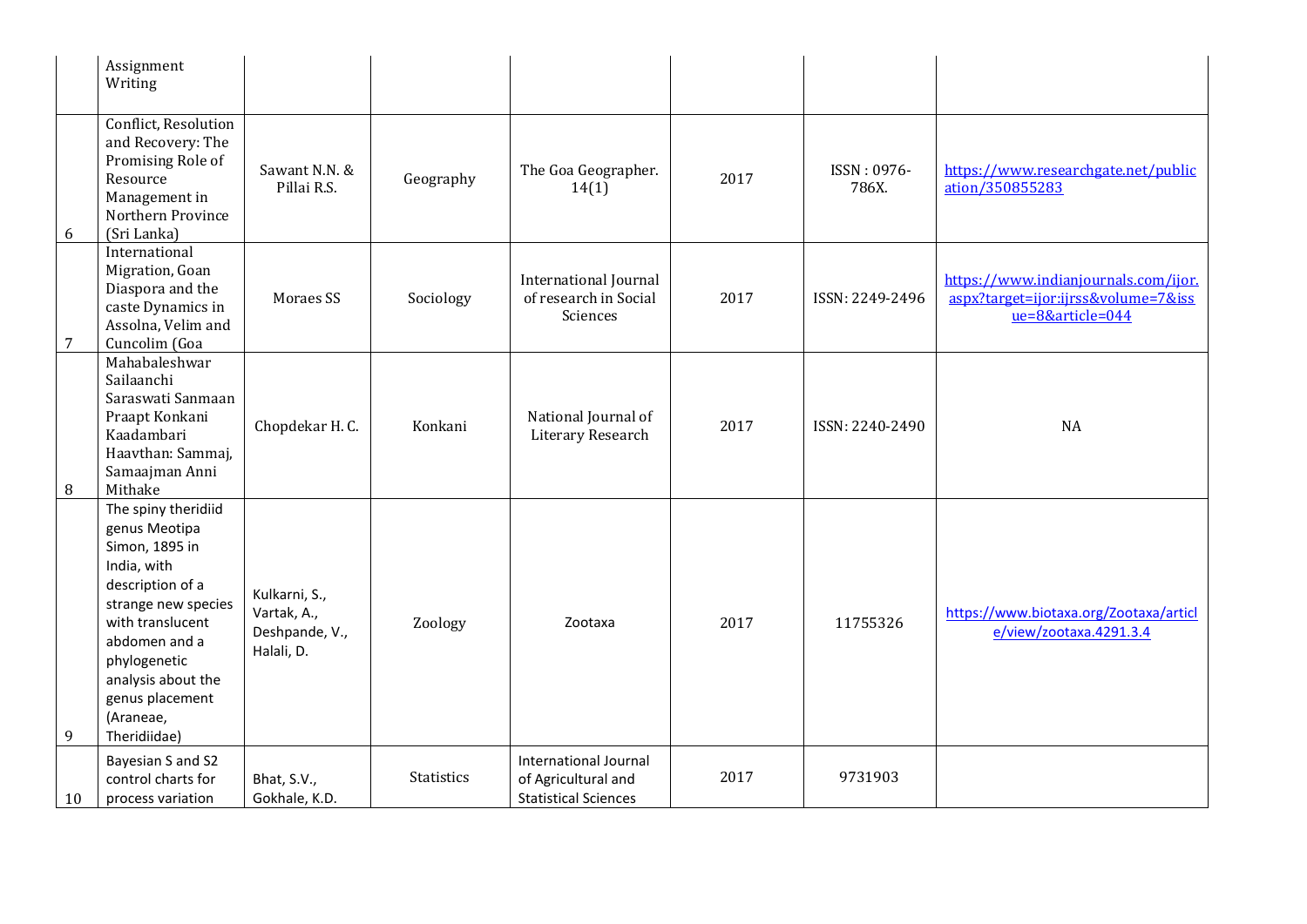| 11 | Enhancement of<br>Magnetization and<br>Tailoring of<br>Blocking<br>Temperatures of<br>Nano-Ni-Zn Ferrite<br>Powder<br>Synthesized Using<br>Microwave-<br>assisted<br>Combustion<br>Method.                                             | M. M.<br>Kothawale, R. B.<br>Tangsali, G. K.<br>Naik, J. S.<br>Budkuley | Chemistry              | Journal of<br>Superconductivity<br>and Novel Magnetism                         | 2018 | 1978-2993          | https://link.springer.com/article/10.100<br>7/s10948-018-4719-3                                                           |
|----|----------------------------------------------------------------------------------------------------------------------------------------------------------------------------------------------------------------------------------------|-------------------------------------------------------------------------|------------------------|--------------------------------------------------------------------------------|------|--------------------|---------------------------------------------------------------------------------------------------------------------------|
| 12 | <b>Coastal Tourism</b><br>and Labour<br>Migration: A Study<br>of Nepalese<br><b>Migrant Labourers</b><br>in Tourism Sector<br>of South Goa                                                                                             | Nemikal, V. &<br>Sawant, NN.                                            | Geography              | Aayushi<br>International<br>Interdisciplinary<br>Research Journal,<br>153-161. | 2018 | ISSN 2349-638X     | https://www.aiirjournal.com/upload<br>s/Articles/1549644472Volume%200<br>2%20Sahaji%20College,Kolhapur%2<br>0Final%20.pdf |
| 13 | Genetic<br>relationships in<br>Tylophora species<br>of Goa as revealed<br>by simple sequence<br>repeats (SSR) and<br>inter simple<br>sequence repeats<br>(ISSR) pooled with<br>Random<br>amplification of<br>polymorphic DNA<br>(RAPD) | Masur U.,<br>Kumari P. H.,<br>Gokhale K. and<br>Sangodkar<br>U.M.X.     | Botany                 | Int J Pharma Bio Sci                                                           | 2018 | ISSN: 0975-6299.   | https://ijpbs.net/abstract.php?article<br>$=NjM0MA==$                                                                     |
| 14 | Changing and<br><b>Expanding Role of</b><br>Teachers in Higher<br><b>Education</b> from<br>'Information<br>Dispenser' to<br>'Managers of<br>learning'.                                                                                 | Sawant NN and<br><b>Fernandes NV</b>                                    | Zoology &<br>Geography | Ajanta                                                                         | 2018 | ISSN, 2277-5730    | http://ugc-journals.com/Publisher-<br>Wise-Journal/Ajanta-prakashan                                                       |
| 15 | Genotoxicity<br><b>Studies of Heavy</b><br>Metals by Single<br>Cell Gel                                                                                                                                                                | <b>Fernandes NV</b>                                                     | Zoology                | Journal of Life<br>Sciences                                                    | 2018 | ISSN:<br>0975-1270 | DOI: 10.31901/24566306.2018/10.0<br>2.220                                                                                 |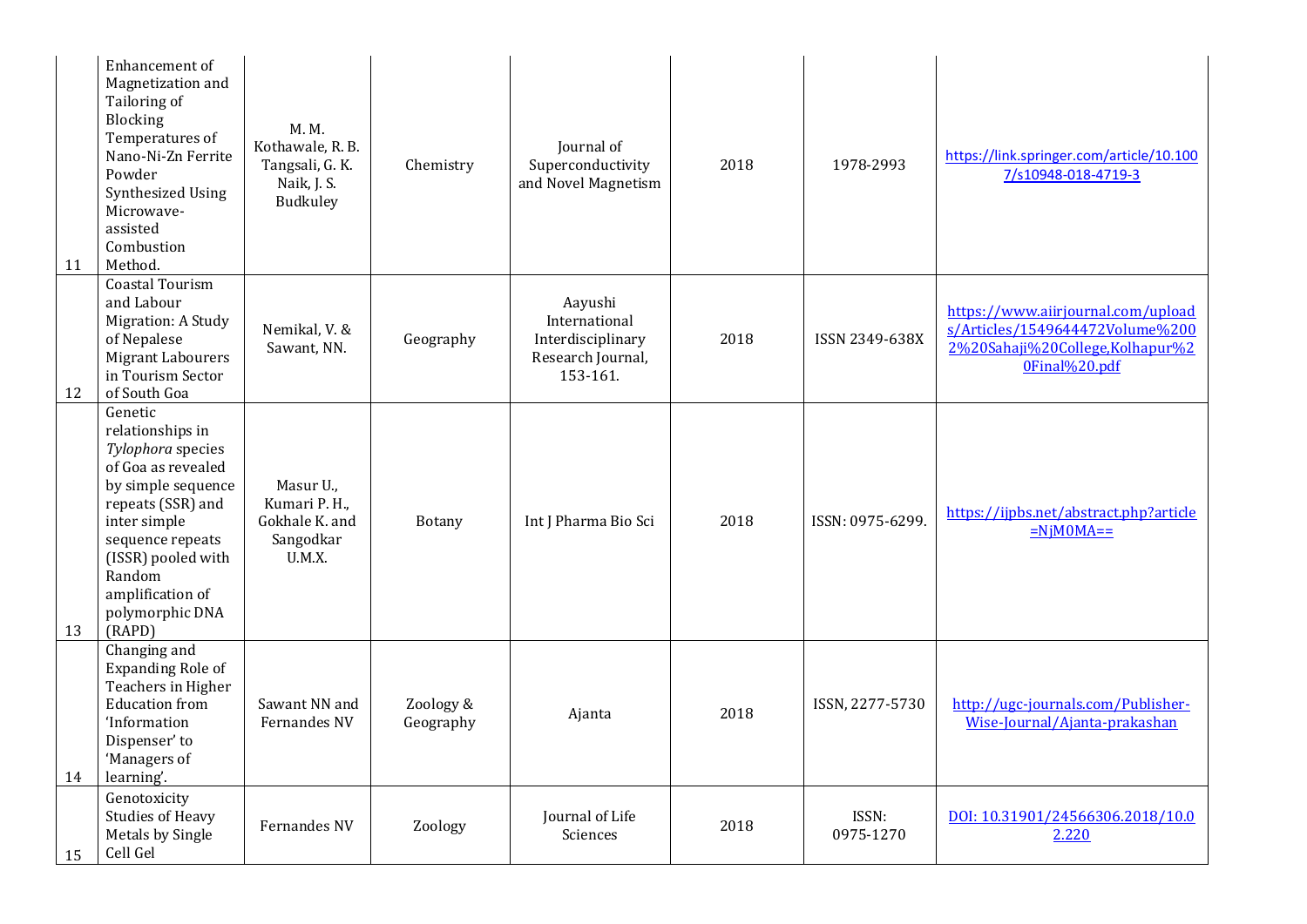|    | Electrophoresis(SC<br>GE) in Two Fish<br>Species - Puntius<br>narayani and<br>Rasbora                                                            |                                                                           |               |                                                                                                   |      |                      |                                                                                                       |
|----|--------------------------------------------------------------------------------------------------------------------------------------------------|---------------------------------------------------------------------------|---------------|---------------------------------------------------------------------------------------------------|------|----------------------|-------------------------------------------------------------------------------------------------------|
| 16 | daniconius<br>Degradation of<br>Water Quality by<br>Mining Effluents:<br>Its Impact on<br>Puntius narayani.                                      | Fernandes NV                                                              | Zoology       | Indian Journal of<br><b>Biology</b>                                                               | 2018 | ISSN: 2455-8249      | https://rfppl.co.in/view abstract.php?ji<br>d=38&art id=8169                                          |
| 17 | Impact of<br>membership to<br>groups on<br>subjective well-<br>being and spiritual<br>intelligence in<br>elderly                                 | Kirtani S                                                                 | Psychology    | Indian Journal of<br>Gerontology Vol. 32,<br>No.3                                                 | 2018 | 0971-4189            | https://knrajlibrary.wordpress.com/<br>2018/08/30/indian-journal-of-<br>gerontology-vol-32-no-3-2018/ |
| 18 | Alternative<br>protein<br>Source for<br>resource<br>sustainability,                                                                              | Kanchana R.,<br>Gracias N S,<br>Patel M, Naik<br>SV, Naik AS &<br>Naik MV | Biotechnology | Journal of Emerging<br>Technologies and<br><b>Innovative Research</b>                             | 2018 | ISSN: 2349-5162      | http://www.jetir.org/view?paper=JE<br>TIR1804302                                                      |
| 19 | <b>Rural Based Eco</b><br>Tourism-<br>Alternatives for<br>Livelihood in Rural<br>Setting: A case of<br>Verlem Village,<br>Sanguem Taluka,<br>Goa | Sawant N., et.al                                                          | Geography     | The Konkan<br>Geographer, Vol 20,<br>$10 - 14$                                                    | 2018 | ISSN - 2277-<br>4858 | http://konkangeographer.org/Nov_D<br>ec 2018(1).pdf                                                   |
| 20 | Value Added Food<br>Products from<br><b>Under-Utilized Soy</b><br>Beans and Millets -<br>From Laboratory<br>to Industry                          | Kanchana R.                                                               | Biotechnology | <b>International Journal</b><br>for Research in<br>Applied Science &<br>Engineering<br>Technology | 2018 | 2321-9653            | https://www.ijraset.com/fileserve.ph<br>$p$ ?FID=14816                                                |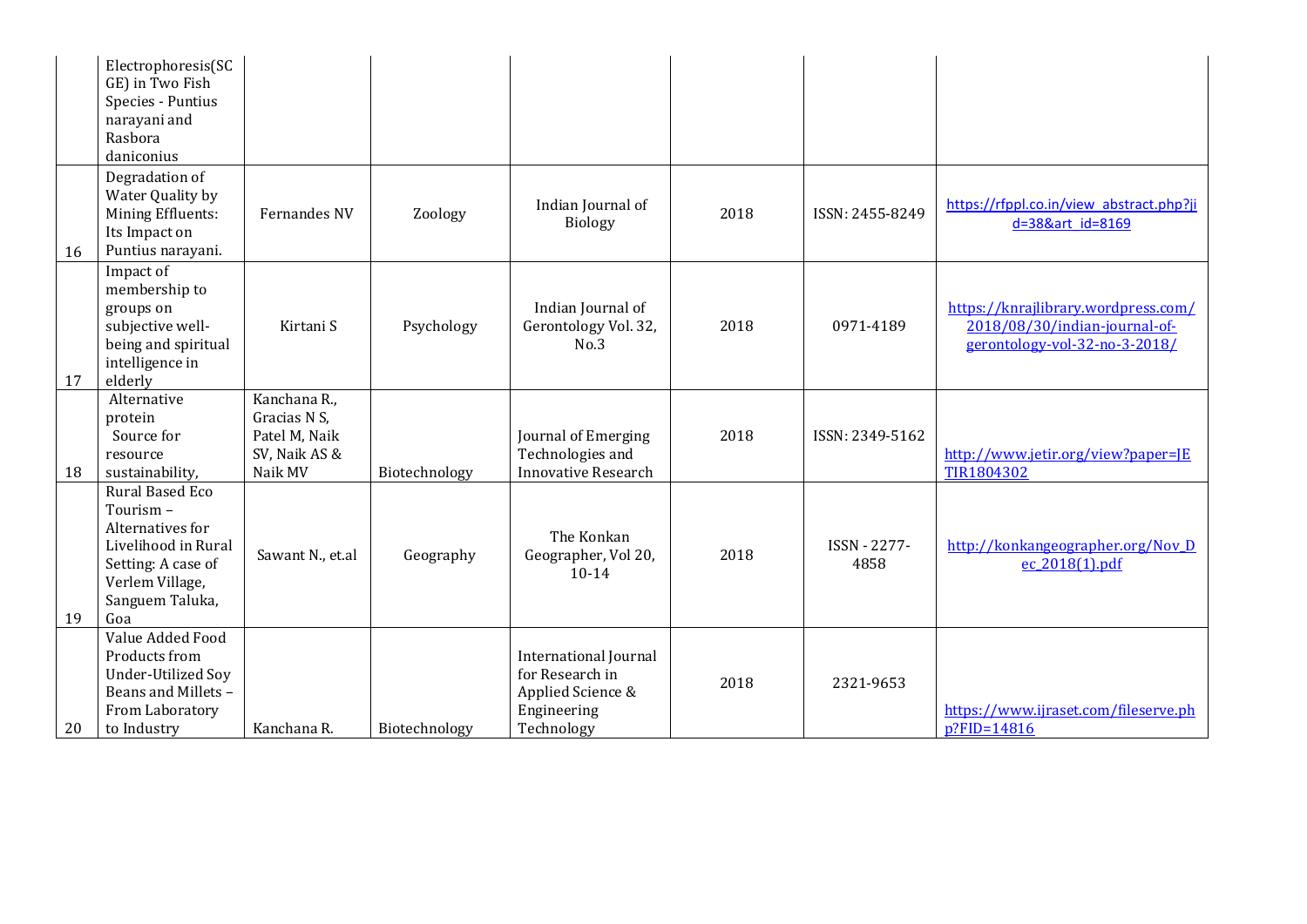| 21 | Globalization,<br>Emergence Of<br><b>Tourism And</b><br>Occupational<br>Change: Insights Of<br>Palolem Beach<br>Community - Goa,<br>India.                         | Sawant, NN   | Geography | Turisztikai És<br>Vidékfejlesztési<br>Tanulmányok, 2018.<br>Március III Évfolyam<br>I. Szám, 48-56,<br>(Hungarian Journal -<br>Tourism and Rural<br>Development<br>Studies, March 2018,<br>Volume III, No. 48-<br>56) | 2018 | ISSN: 2498-6984      | http://epa.oszk.hu/03400/03460/00<br>001/pdf/EPA03460 turisztika 2018<br>1 048-055.pdf |
|----|--------------------------------------------------------------------------------------------------------------------------------------------------------------------|--------------|-----------|-----------------------------------------------------------------------------------------------------------------------------------------------------------------------------------------------------------------------|------|----------------------|----------------------------------------------------------------------------------------|
| 22 | 'Paryatan Aur<br>Hindi' in<br>'Jansanchar Evam<br>Tacniqueki Ke<br>Shetra Mein Hindi<br>Ki Upadeiyata'                                                             | Jatal P      | Hindi     | "Research Journey"<br>International E-<br>Research Journal                                                                                                                                                            | 2018 | ISSN 2348-7143       | $NA$                                                                                   |
| 23 | "Gomantakiya<br>Lekhika Usha<br>Panandikar Yanchi<br>Pravas Varnane<br>Swarup ani<br>Samiksha"                                                                     | Advilkar S.  | Marathi   | "Research Journey"<br>International E-<br>Research Journal                                                                                                                                                            | 2018 | ISSN 2348-7143       | NA                                                                                     |
| 24 | Konkani<br>Kaadambaritlo<br>Stri-purush<br>Samband: Ek<br>Samaajshastriy<br>Molaavani(कोंकणी<br>कादंबरींतलो स्त्री-<br>पुरूश संबंद: एक<br>समाजशास्त्रीय<br>मोलावणी | Chopdekar HC | Konkani   | "Research Journey"<br>International E-<br>Research Journal                                                                                                                                                            | 2018 | ISSN - 2348-<br>7143 | NA                                                                                     |
| 25 | Konkani Bhashetli<br>Pravaasvarnnana:<br>Ek Chikitsak<br>Mullyankan(<br>कोंकणी भाशेंतलीं<br>प्रवासवर्णनां : एक<br>चिकित्सक मुल्यांकन)                              | Chopdekar HC | Konkani   | "Research Journey"<br>International E-<br>Research Journal                                                                                                                                                            | 2018 | ISSN - 2348-<br>7143 | <b>NA</b>                                                                              |